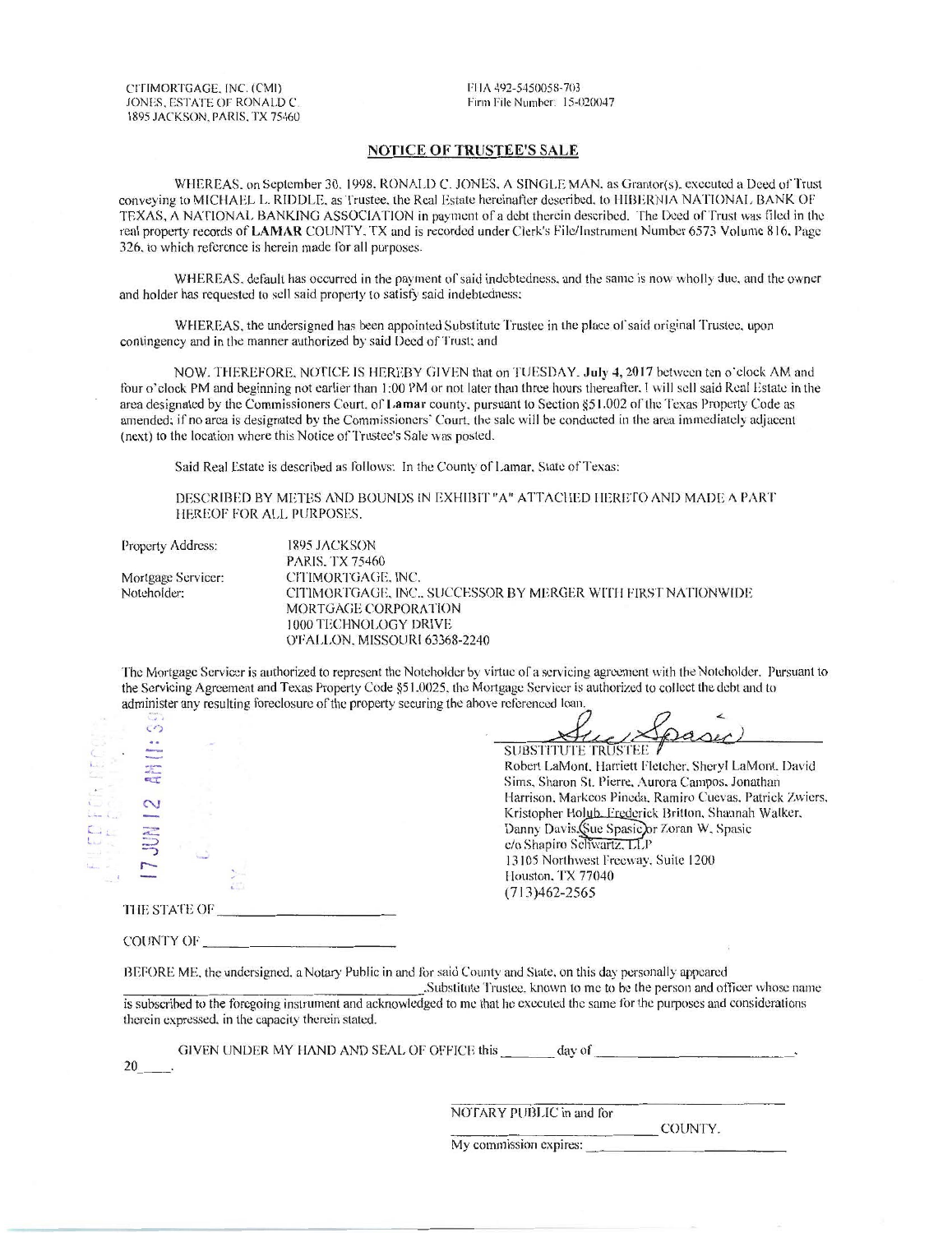Assert and protect your rights as a member of the armed forces of the United States. If you are or your spouse is serving on active military duty, including active military duty as a member of the Texas National Guard or the National Guard of another state or as a member of a reserve component of the armed forces of the United States, please send written notice of the active military service to the sender of this notice immediately.